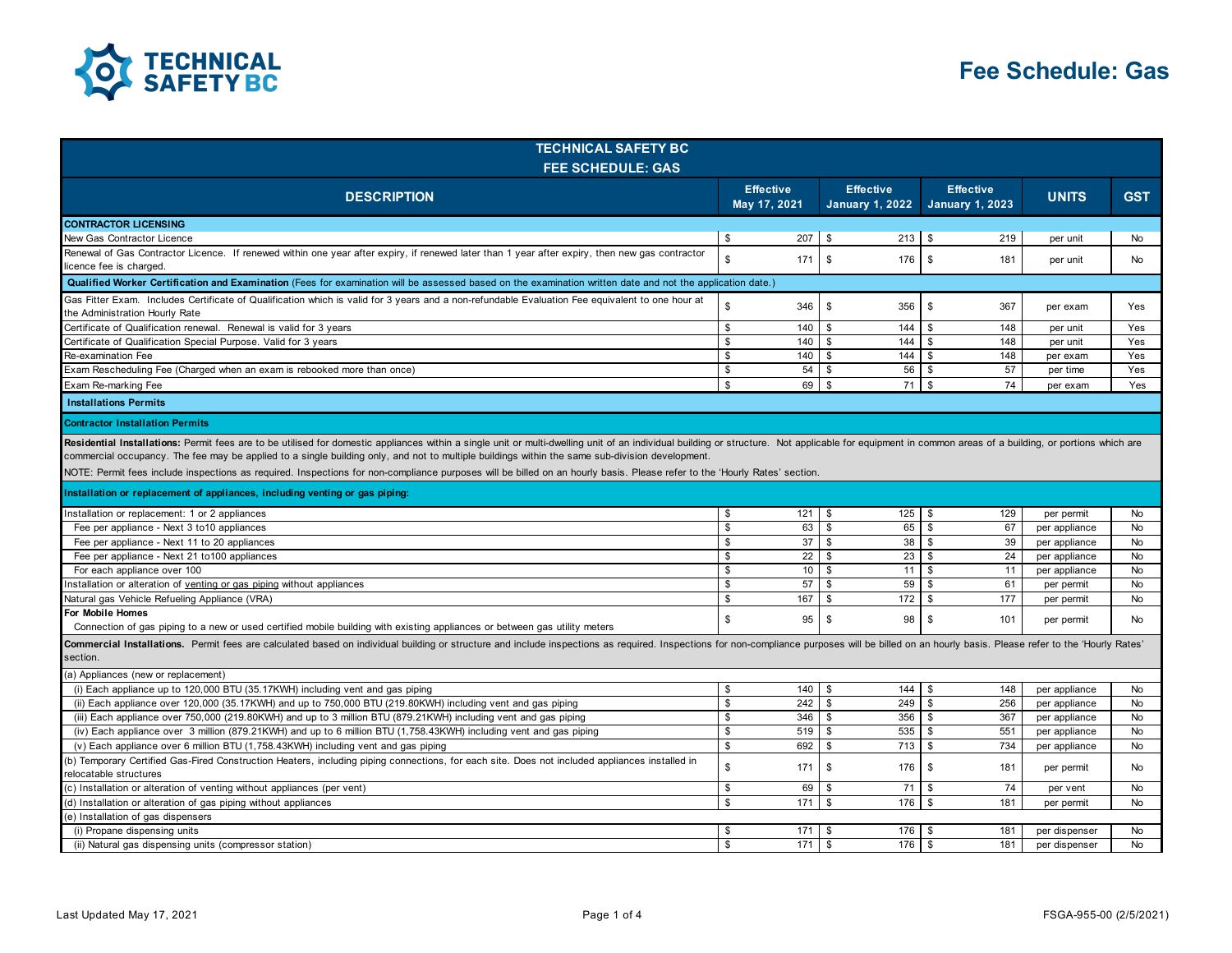

| <b>TECHNICAL SAFETY BC</b><br><b>FEE SCHEDULE: GAS</b>                                                                                                                                               |                                  |                                |                                            |                                                                |               |            |
|------------------------------------------------------------------------------------------------------------------------------------------------------------------------------------------------------|----------------------------------|--------------------------------|--------------------------------------------|----------------------------------------------------------------|---------------|------------|
| <b>DESCRIPTION</b>                                                                                                                                                                                   | <b>Effective</b><br>May 17, 2021 |                                | <b>Effective</b><br><b>January 1, 2022</b> | <b>Effective</b><br><b>January 1, 2023</b>                     | <b>UNITS</b>  | <b>GST</b> |
| (iii) Each remote natural gas or propane dispenser                                                                                                                                                   | \$                               | 69                             | \$<br>71                                   | \$<br>74                                                       | per dispenser | <b>No</b>  |
| (iv) Commercial vehicle refueling appliance (VRA) (Natural Gas Compressor)                                                                                                                           | \$                               | 171                            | \$<br>176                                  | \$<br>181                                                      | per dispenser | <b>No</b>  |
| (f) Laboratories using gas equipment (i.e. school science rooms), 200,000 total BTUs (58.61KWH) per Room                                                                                             | \$                               | 69                             | \$<br>71                                   | \$<br>74                                                       | per room      | No         |
| Special Inspections For inspection of appliances and gas systems for which the required permit has not been taken out.                                                                               |                                  | <b>Safety Services</b><br>Rate | <b>Safety Services</b><br>Rate             | <b>Safety Services</b><br>Rate                                 | per hour      | Yes        |
| Re-inspection Fees: Inspections for non-compliance purposes will be billed on an hourly basis. Please refer to the 'Hourly Rates' section                                                            | Safety Services<br>Rate          |                                | Safety Services<br>Rate                    | <b>Safety Services</b><br>Rate                                 | per hour      | Yes        |
| <b>Operating Permits</b>                                                                                                                                                                             |                                  |                                |                                            |                                                                |               |            |
| Industry/commercial establishment - having a processing or process water heating load other than space heating or domestic water heating.                                                            |                                  |                                |                                            |                                                                |               |            |
| Class 1B - Heating load of over 5 million (1,465.36KWH) up to and including 10 million BTU (2,930.71KWH)/hr (includes up to two hours of<br>inspection time, additional time charged at hourly rate) | $\mathbb{S}$                     | 416                            | \$<br>428                                  | S.<br>441                                                      | per permit    | No         |
| Class 1C - Heating load of greater than 10 million BTU (2,930.71KWH)/hr (includes up to three hours of inspection time, additional time<br>charged at hourly rate)                                   | \$                               | 624                            | \$<br>643                                  | \$<br>662                                                      | per permit    | No         |
| Additional time in excess of that specified above                                                                                                                                                    |                                  |                                |                                            | Safety Services Rate Safety Services Rate Safety Services Rate | per hour      | No         |
| Propane bulk plant delivering an annual volume                                                                                                                                                       |                                  |                                |                                            |                                                                |               |            |
| Class 2A Up to 2.0 million litres                                                                                                                                                                    | \$                               | 171                            | \$<br>176                                  | \$<br>181                                                      | per permit    | No         |
| Class 2B Over 2.0 million litres - 4.0 million litres                                                                                                                                                | \$                               | 312                            | \$<br>321                                  | \$<br>331                                                      | per permit    | No         |
| Class 2C Over 4.0 million litres                                                                                                                                                                     | \$                               | 416                            | <b>S</b><br>428                            | $\mathbb{S}$<br>441                                            | per permit    | No         |
| Vehicle or cylinder filling (dispensing) establishment, stationary or mobile                                                                                                                         |                                  |                                |                                            |                                                                |               |            |
| (i) Class $3A - 3E - 0.1 - 10.0$ thousand litres of storage capacity                                                                                                                                 | \$                               | 171                            | 176<br>\$                                  | \$<br>181                                                      | per permit    | No         |
| (ii) Class 3F - Over 10.0 thousand litres of storage capacity                                                                                                                                        | \$                               | 346                            | \$<br>356                                  | \$<br>367                                                      | per permit    | <b>No</b>  |
| (iii) Class 3G - Natural Gas Dispenser                                                                                                                                                               | \$                               | 171                            | \$<br>176                                  | \$<br>181                                                      | per permit    | <b>No</b>  |
| Class 4 and 5 - Establishment where gas systems, appliances, equipment or containers are installed on vehicles                                                                                       | \$                               | 275                            | \$<br>283                                  | 291<br>\$                                                      | per permit    | <b>No</b>  |
| Class 8 - Special type on request (includes up to one hour of inspection time, additional time charged at hourly rate)                                                                               | \$                               | 207                            | \$<br>213                                  | \$<br>219                                                      | per permit    | No         |
| Class 7 - For a permit for an appliance or gas system having an input in excess of 1,024,100 BTU/hr which can be transported from site to<br>site                                                    | $\mathbb{S}$                     | 207                            | \$<br>213                                  | \$<br>219                                                      | per permit    | No         |
| Class 6 - For an establishment supplying portable heating appliances                                                                                                                                 | \$                               | 140                            | \$<br>144                                  | \$<br>148                                                      | per permit    | No         |
| Class 9 - Gas utility (see regulation for definition)                                                                                                                                                | \$                               | 171                            | \$<br>176                                  | \$<br>181                                                      | per permit    | No         |
| Re-inspection Fees: Inspections for non-compliance purposes will be billed on an hourly basis. Please refer to the 'Hourly Rates' section                                                            |                                  | <b>Safety Services</b><br>Rate | Safety Services<br>Rate                    | <b>Safety Services</b><br>Rate                                 | per hour      | Yes        |
| <b>Distribution Line Extensions</b>                                                                                                                                                                  |                                  |                                |                                            |                                                                |               |            |
| <b>Distribution line Extensions</b>                                                                                                                                                                  |                                  |                                |                                            |                                                                |               |            |
| (a) For the first 3,000 meters (9,840 ft.)                                                                                                                                                           | \$                               | 0.64                           | \$<br>0.66                                 | \$<br>0.68                                                     | per meter     | No         |
| (b) Next 7,000 meters (22,960 ft.)                                                                                                                                                                   | \$                               | 0.48                           | \$<br>0.49                                 | \$<br>0.51                                                     | per meter     | No         |
| (c) Next 10,000 meters (32,800 ft.)                                                                                                                                                                  | \$.                              | 0.31                           | \$<br>0.32                                 | 0.32<br>\$                                                     | per meter     | <b>No</b>  |
| (d) Next 20,000 meters (65,500 ft.)                                                                                                                                                                  | \$.                              | 0.18                           | <sup>\$</sup><br>0.19                      | \$<br>0.19                                                     | per meter     | <b>No</b>  |
| (e) Over 40,000 meters                                                                                                                                                                               | \$                               | 0.13                           | <b>S</b>                                   | 0.14                                                           | per meter     | <b>No</b>  |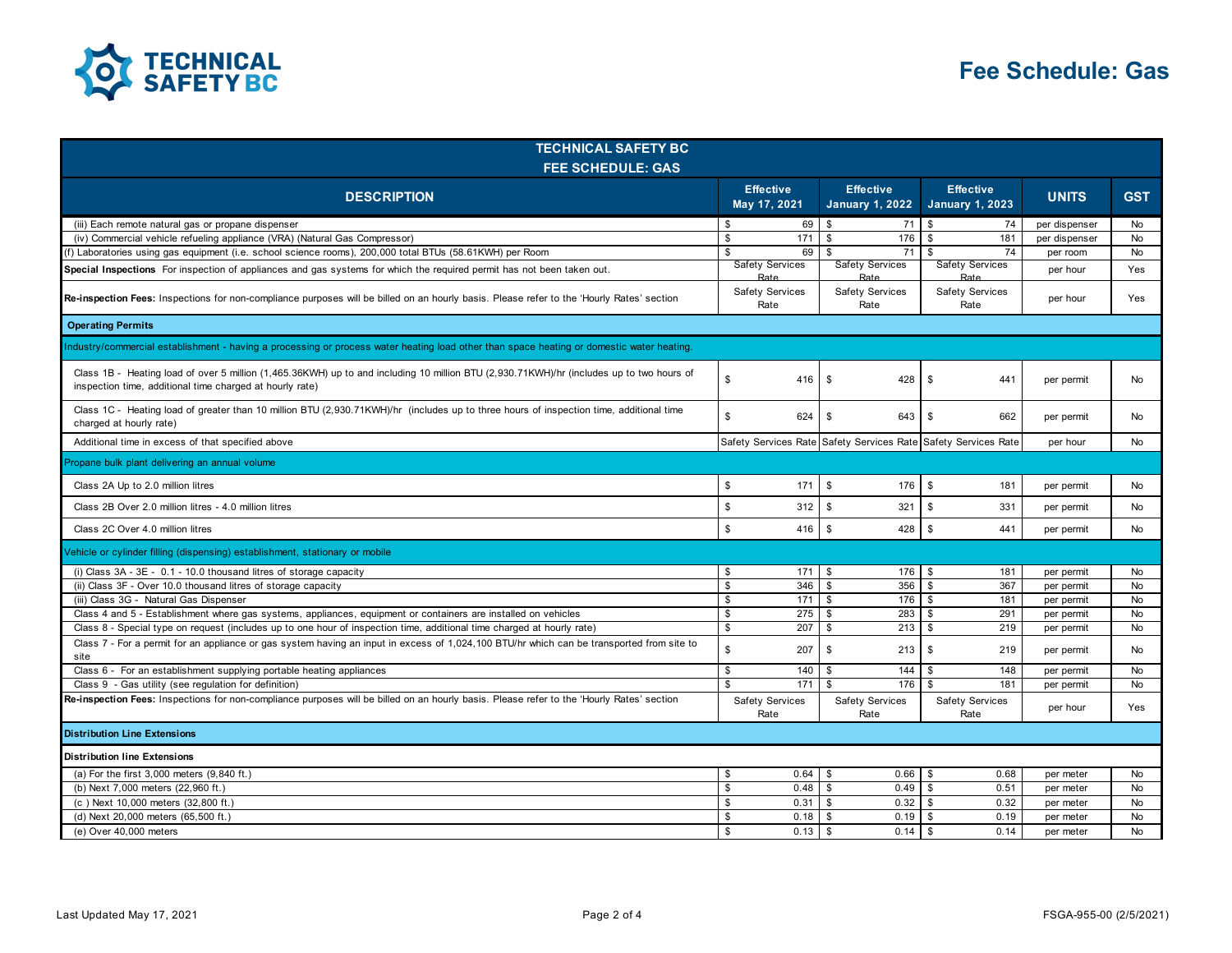

| <b>TECHNICAL SAFETY BC</b><br><b>FEE SCHEDULE: GAS</b>                                                                                                                                                                                                                                                                                                                                   |                                  |                                                                |                                            |               |            |  |
|------------------------------------------------------------------------------------------------------------------------------------------------------------------------------------------------------------------------------------------------------------------------------------------------------------------------------------------------------------------------------------------|----------------------------------|----------------------------------------------------------------|--------------------------------------------|---------------|------------|--|
| <b>DESCRIPTION</b>                                                                                                                                                                                                                                                                                                                                                                       | <b>Effective</b><br>May 17, 2021 | <b>Effective</b><br><b>January 1, 2022</b>                     | <b>Effective</b><br><b>January 1, 2023</b> | <b>UNITS</b>  | <b>GST</b> |  |
| <b>Product Approvals and Gas Decals</b>                                                                                                                                                                                                                                                                                                                                                  |                                  |                                                                |                                            |               |            |  |
| Gas Product Approval for gas-fired appliances not bearing a label or a mark from a Standards Council of Canada accredited certification agency. Not applicable for gas appliances where a nationally recognized standard exist<br>appliance BTUH input)                                                                                                                                  |                                  |                                                                |                                            |               |            |  |
| Each appliance up to 750,000 BTU (219.80KWH)                                                                                                                                                                                                                                                                                                                                             | \$<br>171                        | \$<br>176 \$                                                   | 181                                        | per appliance | Yes        |  |
| Each appliance between 750,000 (219.80KWH) and 3 million BTU (879.21KWH)                                                                                                                                                                                                                                                                                                                 | $\mathbb{S}$<br>346              | $\mathfrak s$<br>356                                           | $\mathbb{S}$<br>367                        | per appliance | Yes        |  |
| Each appliance between 3 million (879.21KWH) and 6 million BTU (1,758.43KWH)                                                                                                                                                                                                                                                                                                             | \$<br>520                        | <b>S</b><br>536                                                | \$<br>552                                  | per appliance | Yes        |  |
| Each appliance between 6 million (1,758.43KWH) and 10 million BTU (2,930.71KWH)                                                                                                                                                                                                                                                                                                          | \$<br>692                        | \$<br>713                                                      | \$<br>734                                  | per appliance | Yes        |  |
| Each appliance over 10 million BTU (2,930.71KWH)                                                                                                                                                                                                                                                                                                                                         | \$<br>866                        | $\mathfrak s$<br>892                                           | \$<br>919                                  | per appliance | Yes        |  |
| Commissioning Approvals for the permission to commission appliances bearing a label or mark from an accredited certification agency (a) direct<br>fired equipment; (b) commercial and industrial conversion burners; (c) forced draft appliances over 409,600 BTU(120.04KWH); (d) replacement of<br>fuel and/or burner management controls. (Commissioning of approved appliances only.) | \$<br>171                        | \$<br>176                                                      | \$<br>181                                  | per appliance | Yes        |  |
| 1. Vehicle Conversion Labels - For propane (LPG) and natural gas (CNG) vehicle conversions. 2. Recreational Vehicle - Propane System<br>Safety Inspection Decal                                                                                                                                                                                                                          | \$<br>23                         | \$<br>23                                                       | \$<br>24                                   | per decal     | Yes        |  |
| Gas Seal Temporary Heaters (i.e. construction heaters) - valid for 2 years from the date the decal is affixed to the appliance                                                                                                                                                                                                                                                           | $$\mathbbmss{}$<br>14            | <b>S</b><br>14                                                 | $\mathbf{s}$<br>15                         | per unit      | Yes        |  |
| Gas Decal for replacement of a single domestic gas-fired appliance within the following categories:<br>Dryers<br>Ranges/Range tops<br>Wall ovens<br>Barbecues (built in only)<br>Water heaters (like for like only up to 50,000BTU/14.65KWH)<br>Note: Must be a certified Class B or A fitter to replace a gas-fired appliance                                                           | 30<br>\$                         | \$<br>30                                                       | \$<br>31                                   | per unit      | Yes        |  |
| Re-inspection Fees: Inspections for non-compliance purposes will be billed on an hourly basis. Please refer to the 'Hourly Rates' section                                                                                                                                                                                                                                                | Safety Services<br>Rate          | Safety Services<br>Rate                                        | <b>Safety Services</b><br>Rate             | per hour      | Yes        |  |
| <b>Design Approval</b>                                                                                                                                                                                                                                                                                                                                                                   |                                  |                                                                |                                            |               |            |  |
| Design Approval Hourly Rate (minimum 1 hour charge)                                                                                                                                                                                                                                                                                                                                      |                                  | Safety Services Rate Safety Services Rate Safety Services Rate |                                            | per hour      | Yes        |  |
| <b>Miscellaneous</b>                                                                                                                                                                                                                                                                                                                                                                     |                                  |                                                                |                                            |               |            |  |
| Custom Reports & Searches (per Technology)                                                                                                                                                                                                                                                                                                                                               | Admin Hourly Rate                | Admin Hourly Rate                                              | Admin Hourly Rate                          | per hour      | Yes        |  |
| Replacement / Duplicate Standard Certificate of Qualification or Wallet Card                                                                                                                                                                                                                                                                                                             | \$<br>69                         | $\mathbb{S}$<br>71                                             | \$<br>74                                   | per unit      | Yes        |  |
| Application for each copy of a certificate of inspection                                                                                                                                                                                                                                                                                                                                 | \$<br>69                         | $\mathbb{S}$<br>71                                             | $\mathbb{S}$<br>74                         | per unit      | Yes        |  |
| Survey inspection: all facilities (1 hour minimum)                                                                                                                                                                                                                                                                                                                                       | <b>Safety Services</b><br>Rate   | <b>Safety Services</b><br>Rate                                 | <b>Safety Services</b><br>Rate             | per hour      | Yes        |  |
| Expedited Service for Design Approval.<br>2x standard fee for turnaround in 5 working days.<br>3x fee standard fee for turnaround in all other expedited requests.                                                                                                                                                                                                                       | Applicable rates                 | Applicable rates                                               | Applicable rates                           | per unit      | Yes        |  |
| Application for variance from the Code                                                                                                                                                                                                                                                                                                                                                   | <b>Safety Services</b><br>Rate   | Safety Services<br>Rate                                        | <b>Safety Services</b><br>Rate             | per hour      | Yes        |  |